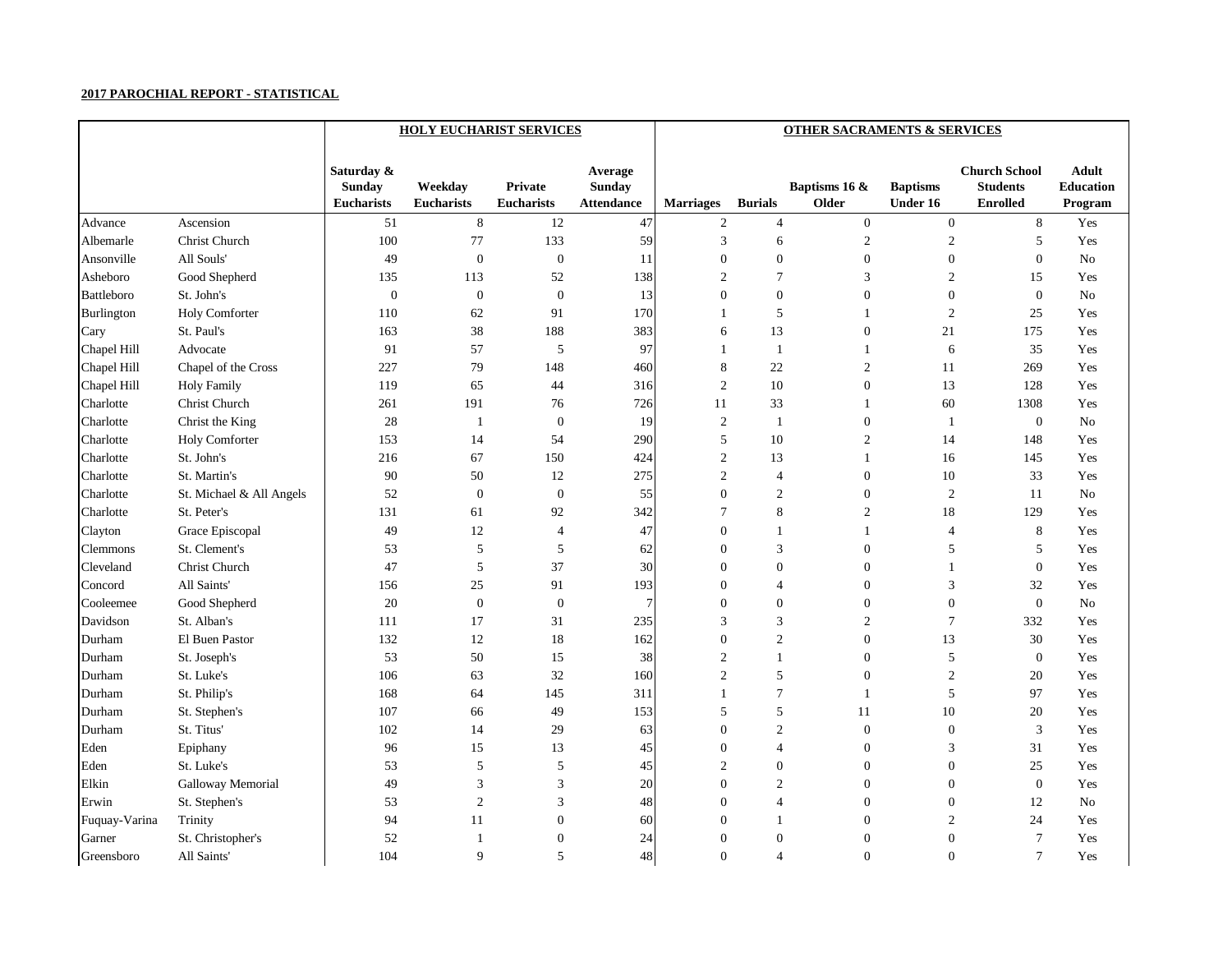|                   |                     |                                                  | <b>HOLY EUCHARIST SERVICES</b> |                                     | <b>OTHER SACRAMENTS &amp; SERVICES</b>        |                  |                  |                        |                                    |                                                            |                                             |  |
|-------------------|---------------------|--------------------------------------------------|--------------------------------|-------------------------------------|-----------------------------------------------|------------------|------------------|------------------------|------------------------------------|------------------------------------------------------------|---------------------------------------------|--|
|                   |                     | Saturday &<br><b>Sunday</b><br><b>Eucharists</b> | Weekday<br><b>Eucharists</b>   | <b>Private</b><br><b>Eucharists</b> | Average<br><b>Sunday</b><br><b>Attendance</b> | <b>Marriages</b> | <b>Burials</b>   | Baptisms 16 &<br>Older | <b>Baptisms</b><br><b>Under 16</b> | <b>Church School</b><br><b>Students</b><br><b>Enrolled</b> | <b>Adult</b><br><b>Education</b><br>Program |  |
| Greensboro        | <b>Holy Spirit</b>  | 51                                               | $\boldsymbol{0}$               | $\boldsymbol{0}$                    | 21                                            | 2                | $\overline{2}$   | $\overline{0}$         | $\boldsymbol{0}$                   | $\mathbf{0}$                                               | Yes                                         |  |
| Greensboro        | <b>Holy Trinity</b> | 53                                               | 33                             | 580                                 | 572                                           |                  | 21               |                        | 16                                 | 825                                                        | Yes                                         |  |
| Greensboro        | Redeemer            | 54                                               | 10                             | 237                                 | 62                                            | 0                | $\overline{4}$   | $\theta$               |                                    | 30                                                         | Yes                                         |  |
| Greensboro        | St. Andrew's        | 110                                              | 53                             | $\mathfrak{S}$                      | 144                                           |                  | 10               | $\boldsymbol{0}$       | 11                                 | 52                                                         | Yes                                         |  |
| Greensboro        | St. Barnabas'       | 105                                              | 19                             | $20\,$                              | 45                                            | $\Omega$         |                  | $\overline{0}$         |                                    | $\boldsymbol{0}$                                           | Yes                                         |  |
| Greensboro        | St. Francis         | $\boldsymbol{0}$                                 | 2                              | 76                                  | 219                                           | $\theta$         | 6                | $\overline{0}$         | 8                                  | 25                                                         | No                                          |  |
| Halifax           | St. Mark's          | 24                                               | $\boldsymbol{0}$               | $\boldsymbol{0}$                    | 10                                            | $\overline{0}$   | $\overline{c}$   | $\boldsymbol{0}$       | $\boldsymbol{0}$                   | $\boldsymbol{0}$                                           | No                                          |  |
| Hamlet            | All Saints'         | 37                                               | 3                              | 8                                   | 28                                            | $\Omega$         | $\boldsymbol{0}$ | $\boldsymbol{0}$       |                                    | $\overline{A}$                                             | No                                          |  |
| <b>Haw River</b>  | St. Andrew's        | 68                                               | 3                              | 21                                  | 39                                            | $\Omega$         | $\overline{c}$   |                        | 3                                  | $\mathbf{0}$                                               | Yes                                         |  |
| Henderson         | Holy Innocents      | 140                                              | 49                             | 13                                  | 77                                            |                  | 3                | 0                      | 3                                  | $\boldsymbol{0}$                                           | No                                          |  |
| Henderson         | St. John's          | 40                                               | $\boldsymbol{0}$               | $\boldsymbol{0}$                    | 9                                             | $\Omega$         |                  | $\boldsymbol{0}$       | $\boldsymbol{0}$                   | $\boldsymbol{0}$                                           | No                                          |  |
| <b>High Point</b> | St. Christopher's   | 95                                               | 22                             | 10                                  | 66                                            | $\theta$         | 3                | $\boldsymbol{0}$       |                                    | 10                                                         | Yes                                         |  |
| <b>High Point</b> | St. Mary's          | 154                                              | 80                             | $\boldsymbol{0}$                    | 205                                           | $\overline{2}$   | 13               | $\boldsymbol{0}$       | 9                                  | 117                                                        | Yes                                         |  |
| Hillsborough      | St. Matthew's       | 108                                              | 57                             | 58                                  | 181                                           | 3                | 11               | $\overline{0}$         | 3                                  | 59                                                         | Yes                                         |  |
| Huntersville      | St. Mark's          | 102                                              | 6                              | 152                                 | 137                                           |                  | 5                | $\boldsymbol{0}$       | 7                                  | 40                                                         | Yes                                         |  |
| Jackson           | Saviour             | 29                                               | $\overline{2}$                 | $\boldsymbol{0}$                    | 12                                            | $\theta$         | $\boldsymbol{0}$ | $\overline{0}$         | $\boldsymbol{0}$                   | $\boldsymbol{0}$                                           | No                                          |  |
| Kernersville      | St. Matthew's       | 55                                               | 6                              | 35                                  | 25                                            | $\overline{2}$   | $\overline{c}$   | $\boldsymbol{0}$       | $\boldsymbol{0}$                   | 6                                                          | Yes                                         |  |
| Laurinburg        | St. David's         | 52                                               | 5                              | 12                                  | 24                                            | $\theta$         | $\overline{c}$   | $\boldsymbol{0}$       | $\boldsymbol{0}$                   | $\boldsymbol{0}$                                           | Yes                                         |  |
| Lexington         | Grace               | 85                                               | 15                             | $\boldsymbol{0}$                    | 80                                            | 0                | 5                | $\overline{0}$         | 3                                  | 17                                                         | Yes                                         |  |
| Littleton         | St. Alban's         | 29                                               | 3                              | 5                                   | 23                                            |                  | $\overline{c}$   | $\mathbf{0}$           | $\boldsymbol{0}$                   | $\mathbf{0}$                                               | Yes                                         |  |
| Louisburg         | St. Matthias'       | 12                                               | $\theta$                       | $\boldsymbol{0}$                    | 12                                            |                  | $\boldsymbol{0}$ | $\boldsymbol{0}$       | 0                                  | $\boldsymbol{0}$                                           | No                                          |  |
| Louisburg         | St. Paul's          | 52                                               | 3                              | 3                                   | 35                                            |                  |                  | $\boldsymbol{0}$       | 4                                  | $\mathbf{0}$                                               | No                                          |  |
| Mayodan           | Messiah             | 49                                               |                                | $\boldsymbol{0}$                    | 29                                            |                  |                  | 0                      | $\boldsymbol{0}$                   | 6                                                          | No                                          |  |
| Monroe            | St. Paul's          | 105                                              | 36                             | 10                                  | 98                                            | $\overline{2}$   | 4                | 0                      | 2                                  | 12                                                         | Yes                                         |  |
| Mooresville       | St. James'          | 51                                               |                                | $\boldsymbol{0}$                    | 30                                            | $\overline{0}$   | $\overline{c}$   | 0                      |                                    | $\boldsymbol{0}$                                           | No                                          |  |
| Mooresville       | St. Patrick's       | 102                                              | 50                             | $\boldsymbol{0}$                    | 161                                           | $\overline{2}$   | $\overline{c}$   |                        | 3                                  | 25                                                         | Yes                                         |  |
| Mount Airy        | Trinity             | 104                                              | 49                             | 6                                   | 54                                            |                  |                  | $\Omega$               |                                    | 2                                                          | Yes                                         |  |
| Oxford            | St. Cyprian's       | $\boldsymbol{0}$                                 | $\boldsymbol{0}$               | $\boldsymbol{0}$                    | 35                                            | $\boldsymbol{0}$ | $\boldsymbol{0}$ | $\overline{0}$         |                                    | $\boldsymbol{0}$                                           | Yes                                         |  |
| Oxford            | St. Stephen's       | $100\,$                                          | 12                             | 11                                  | 81                                            | 2                | $\sqrt{5}$       | $\boldsymbol{0}$       | $\mathfrak{Z}$                     | 12                                                         | Yes                                         |  |
| Pittsboro         | St. Bartholomew's   | 84                                               | $\mathfrak{2}$                 | 11                                  | 71                                            | $\overline{0}$   | $\tau$           | $\overline{0}$         | 7                                  | 5                                                          | Yes                                         |  |
| Raleigh           | Christ Church       | 180                                              | $80\,$                         | 184                                 | 607                                           | 12               | 15               |                        | 33                                 | 1336                                                       | Yes                                         |  |
| Raleigh           | Good Shepherd       | 106                                              | 73                             | 61                                  | 274                                           | $\overline{4}$   | 10               |                        | 18                                 | 60                                                         | Yes                                         |  |
| Raleigh           | Nativity            | 138                                              | 9                              | $\sqrt{2}$                          | 227                                           |                  | $\overline{4}$   | $\overline{0}$         | $8\,$                              | 96                                                         | Yes                                         |  |
| Raleigh           | St. Ambrose         | $\mathbf{1}$                                     | 46                             | 87                                  | 141                                           | $\overline{2}$   | $\sqrt{5}$       | $\boldsymbol{0}$       | 9                                  | 45                                                         | Yes                                         |  |
| Raleigh           | St. Mark's          | 105                                              | $8\phantom{1}$                 | 11                                  | 116                                           | $\boldsymbol{0}$ | $\mathfrak{Z}$   | $\boldsymbol{0}$       | $\boldsymbol{0}$                   | 11                                                         | Yes                                         |  |
| Raleigh           | St. Michael's       | 146                                              | 55                             | 260                                 | 586                                           | 10               | 17               | $\overline{c}$         | 34                                 | 398                                                        | Yes                                         |  |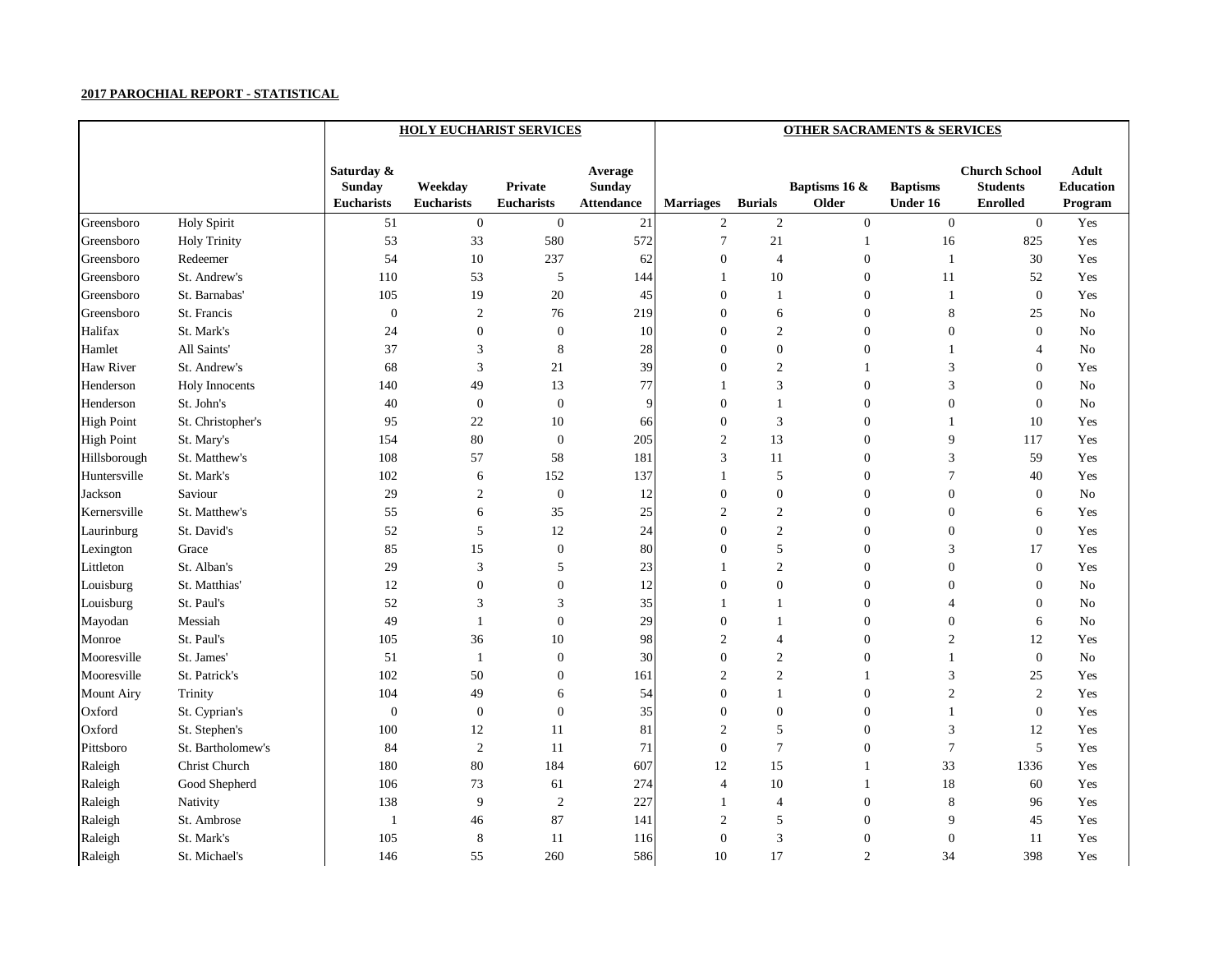|                       |                    |                                           | <b>HOLY EUCHARIST SERVICES</b> |                                     |                                               | <b>OTHER SACRAMENTS &amp; SERVICES</b> |                  |                        |                                    |                                                            |                                             |  |  |
|-----------------------|--------------------|-------------------------------------------|--------------------------------|-------------------------------------|-----------------------------------------------|----------------------------------------|------------------|------------------------|------------------------------------|------------------------------------------------------------|---------------------------------------------|--|--|
|                       |                    | Saturday &<br><b>Sunday</b><br>Eucharists | Weekday<br><b>Eucharists</b>   | <b>Private</b><br><b>Eucharists</b> | Average<br><b>Sunday</b><br><b>Attendance</b> | <b>Marriages</b>                       | <b>Burials</b>   | Baptisms 16 &<br>Older | <b>Baptisms</b><br><b>Under 16</b> | <b>Church School</b><br><b>Students</b><br><b>Enrolled</b> | <b>Adult</b><br><b>Education</b><br>Program |  |  |
| Raleigh               | St. Timothy's      | 95                                        | 89                             | 82                                  | 160                                           | $\overline{2}$                         | 6                |                        | 15                                 | 71                                                         | <b>No</b>                                   |  |  |
| Reidsville            | St. Thomas'        | 90                                        | 6                              | 41                                  | 42                                            |                                        | 3                | $\boldsymbol{0}$       | $\boldsymbol{0}$                   | $\boldsymbol{0}$                                           | No                                          |  |  |
| Ridgeway              | Good Shepherd      | 15                                        | $\Omega$                       | $\boldsymbol{0}$                    | 18                                            | $\Omega$                               | $\overline{0}$   | 0                      | 0                                  | $\boldsymbol{0}$                                           | $\rm No$                                    |  |  |
| Roanoke Rapids        | All Saints'        | 95                                        |                                | $\mathbf{0}$                        | 43                                            |                                        | $\mathbf{0}$     | 0                      | 0                                  | 15                                                         | Yes                                         |  |  |
| Rockingham            | Messiah            | - 1                                       | $\theta$                       | $\boldsymbol{0}$                    | $\overline{4}$                                | $\Omega$                               | $\mathbf{0}$     | 0                      | 0                                  | $\boldsymbol{0}$                                           | N <sub>o</sub>                              |  |  |
| <b>Rocky Mount</b>    | Good Shepherd      | 109                                       | 83                             | 34                                  | 179                                           |                                        | 14               | 0                      | 3                                  | 137                                                        | Yes                                         |  |  |
| <b>Rocky Mount</b>    | St. Andrew's       | 82                                        | 40                             | 33                                  | 130                                           | $\theta$                               | 5                | 0                      | 4                                  | 7                                                          | Yes                                         |  |  |
| Roxboro               | St. Mark's         | 53                                        | $\boldsymbol{0}$               | $\boldsymbol{0}$                    | 18                                            | $\Omega$                               | $\boldsymbol{0}$ | 0                      | 0                                  | $\boldsymbol{0}$                                           | N <sub>o</sub>                              |  |  |
| Salisbury             | St. Luke's         | 106                                       | 52                             | 15                                  | 138                                           | $\Omega$                               | 10               | 0                      | 5                                  | 20                                                         | Yes                                         |  |  |
| Salisbury             | St. Matthew's      | 52                                        | $\overline{0}$                 | $\boldsymbol{0}$                    | 14                                            | $\theta$                               | $\boldsymbol{0}$ | 0                      |                                    | $\boldsymbol{0}$                                           | No                                          |  |  |
| Salisbury             | St. Paul's         | $\boldsymbol{0}$                          | $\Omega$                       | $\boldsymbol{0}$                    | 20                                            | $\Omega$                               | $\mathbf{0}$     | $\boldsymbol{0}$       |                                    | $\boldsymbol{0}$                                           | Yes                                         |  |  |
| Sanford               | St. Thomas'        | 53                                        | 5                              | 27                                  | 67                                            | $\Omega$                               | 5                | 0                      | 0                                  | 7                                                          | Yes                                         |  |  |
| <b>Scotland Neck</b>  | Trinity            | 35                                        | 3                              | $\boldsymbol{0}$                    | 25                                            | $\Omega$                               | 3                | 0                      | 0                                  | $\boldsymbol{0}$                                           | Yes                                         |  |  |
| <b>Seven Lakes</b>    | St. Mary Magdalene | 52                                        |                                | 8                                   | 31                                            | $\Omega$                               | $\overline{0}$   | 0                      | 0                                  | 5                                                          | Yes                                         |  |  |
| Smithfield            | San Jose Mission   | 41                                        | $\Omega$                       | $\boldsymbol{0}$                    | 31                                            |                                        | $\boldsymbol{0}$ | 0                      | $\overline{c}$                     | $\boldsymbol{0}$                                           | N <sub>o</sub>                              |  |  |
| Smithfield            | St. Paul's         | 101                                       | 5                              | $20\,$                              | 97                                            | $\theta$                               | $\overline{4}$   | 0                      |                                    | 15                                                         | Yes                                         |  |  |
| <b>Southern Pines</b> | Emmanuel           | 184                                       | 60                             | 29                                  | 308                                           |                                        | 19               |                        | 17                                 | 65                                                         | Yes                                         |  |  |
| Speed                 | St. Mary's         | 23                                        | $\boldsymbol{0}$               | $\boldsymbol{0}$                    | 18                                            | $\Omega$                               | $\boldsymbol{0}$ | 0                      | $\overline{0}$                     | $\boldsymbol{0}$                                           | N <sub>o</sub>                              |  |  |
| Statesville           | Trinity            | 102                                       | 42                             | 59                                  | 108                                           | $\Omega$                               | $\mathbf{2}$     | 0                      | 5                                  | 45                                                         | Yes                                         |  |  |
| Tarboro               | Calvary            | 84                                        | 80                             | 27                                  | 120                                           | $\Omega$                               | 4                | 0                      | 0                                  | 25                                                         | Yes                                         |  |  |
| Tarboro               | St. Luke's         | 26                                        |                                | 11                                  | 14                                            | $\theta$                               | $\mathbf{0}$     | $\boldsymbol{0}$       |                                    | $\boldsymbol{0}$                                           | No                                          |  |  |
| Tarboro               | St. Michael's      | $\boldsymbol{0}$                          |                                | $\boldsymbol{0}$                    | 34                                            | $\Omega$                               |                  | 0                      | 0                                  | 15                                                         | Yes                                         |  |  |
| Wadesboro             | Calvary            | 56                                        | $\overline{2}$                 | $\boldsymbol{0}$                    | 59                                            |                                        |                  | $\overline{0}$         |                                    | $\boldsymbol{0}$                                           | <b>No</b>                                   |  |  |
| <b>Wake Forest</b>    | St. John's         | 102                                       | 36                             | $20\,$                              | 129                                           |                                        | 6                | 0                      |                                    | 25                                                         | N <sub>o</sub>                              |  |  |
| <b>Walnut Cove</b>    | Christ Church      | $\boldsymbol{0}$                          |                                | 15                                  | 24                                            | $\Omega$                               | $\overline{0}$   | $\Omega$               |                                    | $\boldsymbol{0}$                                           | Yes                                         |  |  |
| Warrenton             | Emmanuel           | 50                                        | 3                              | 6                                   | 30                                            | $\Omega$                               |                  | 0                      |                                    | $\overline{0}$                                             | N <sub>o</sub>                              |  |  |
| Waxhaw                | St. Margarets'     | 161                                       | 52                             | 107                                 | 396                                           |                                        | 9                |                        | 20                                 | 109                                                        | Yes                                         |  |  |
| Weldon                | Grace              | $\boldsymbol{0}$                          | $\boldsymbol{0}$               | $\boldsymbol{0}$                    | 8                                             | $\boldsymbol{0}$                       | $\boldsymbol{0}$ | 0                      | 0                                  | $\boldsymbol{0}$                                           | No                                          |  |  |
| Wilson                | La Guadalupana     | 52                                        | 70                             | $20\,$                              | 160                                           |                                        | 9                | 0                      | 55                                 | 60                                                         | $\rm No$                                    |  |  |
| Wilson                | St. Mark's         | 29                                        | $\boldsymbol{0}$               |                                     | 16                                            | $\theta$                               | $\overline{c}$   | $\boldsymbol{0}$       | $\mathfrak{Z}$                     | $\boldsymbol{0}$                                           | No                                          |  |  |
| Wilson                | St. Timothy's      | 104                                       | 49                             | 282                                 | 123                                           |                                        | 5                |                        | $\overline{4}$                     | 12                                                         | Yes                                         |  |  |
| Winston-Salem         | St. Anne's         | 86                                        | 62                             | $\overline{1}$                      | 93                                            | $\boldsymbol{0}$                       | -1               | 0                      | 0                                  | $\tau$                                                     | Yes                                         |  |  |
| Winston-Salem         | St. Paul's         | 197                                       | 104                            | 131                                 | 528                                           | 12                                     | 24               |                        | 21                                 | 302                                                        | Yes                                         |  |  |
| Winston-Salem         | St. Stephen's      | 54                                        | 21                             | $10\,$                              | 24                                            | $\mathfrak{2}$                         | $\mathfrak{2}$   | $\boldsymbol{0}$       | $\overline{4}$                     | $8\,$                                                      | Yes                                         |  |  |
| Winston-Salem         | St. Timothys       | 160                                       | 270                            | $\boldsymbol{0}$                    | 323                                           | $\overline{c}$                         | 9                | $\boldsymbol{0}$       | 6                                  | 80                                                         | Yes                                         |  |  |
|                       | <b>Totals</b>      | 8,706                                     | 3,203                          | 4,399                               | 13,644                                        | 160                                    | 507              | 42                     | 608                                | 7,310                                                      |                                             |  |  |